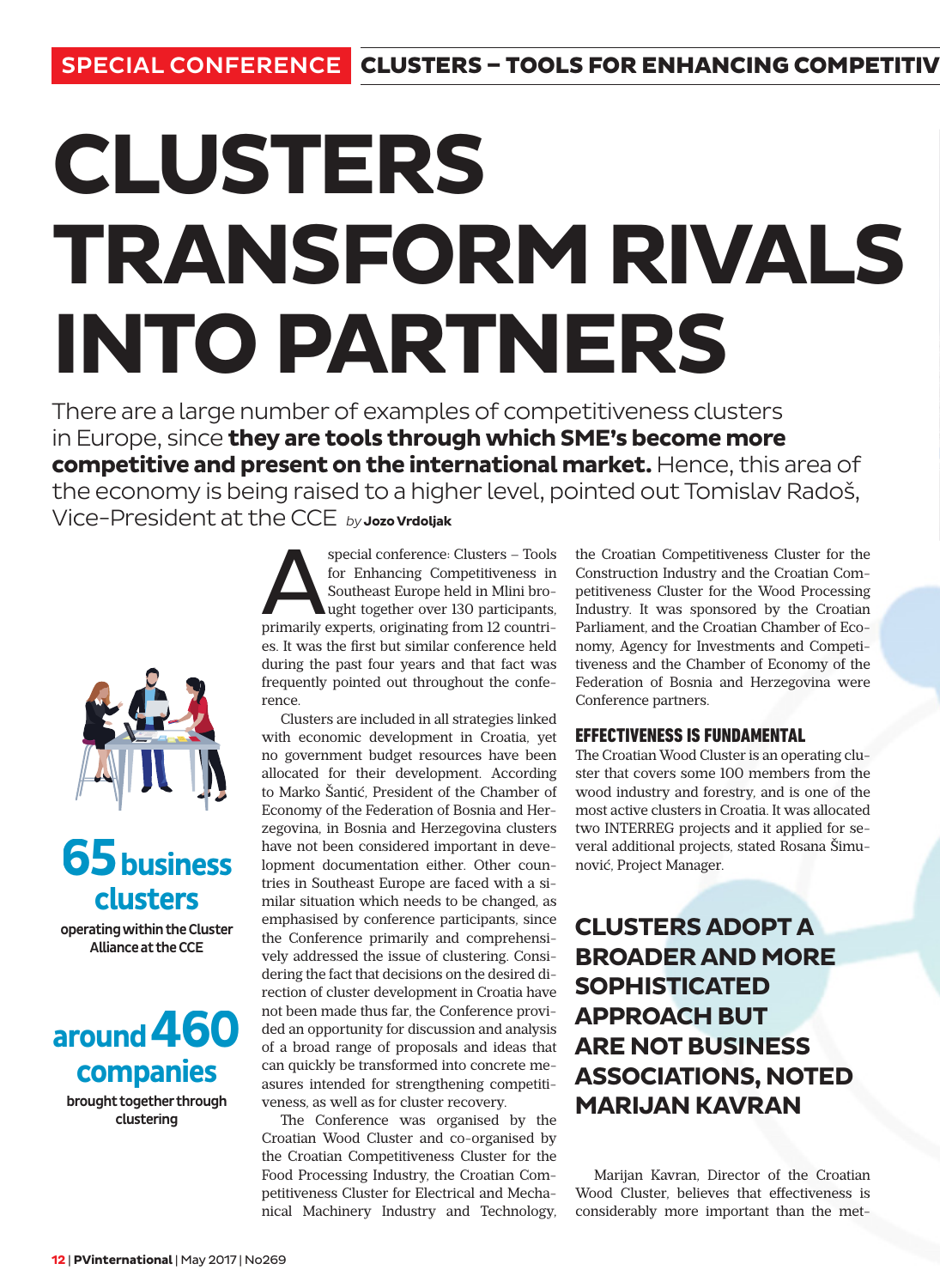#### ENESS IN SOUTHEAST EUROPE



hods of operation of a cluster. "Our specific objective at this point is to provide a more propitious environment and support, either through government support or through interconnectedness. In addition to horizontal integration, a cluster also needs to be vertically integrated into a sector. Smart and integrated projects are crucial for meeting our objectives and, considering the state-of-affairs in the 21st century, research and development is fundamental for development of any industry or sector", pointed out Kavran.

Moreover, in his opinion, there are no unique solutions since solutions cannot be provided by replicating basic models from best practices within the European Union. Nevertheless, through the implementation of international experience and practices we can define the direction to take whilst organising our activity in Croatia and in Southeast European countries. "Clustering is a highly important issue for any economy and primarily for small economies. Clusters transform rivals transform into partners. There is huge potential to clustering. Furthermore, they can impact on employment and research and development, as well as both on the acquisition and implementation of new knowledge. It has to be noted that clusters adopt a broader and a more sophisticated approach as they are not business associations. Southeast European countries are currently faced with the challenge of harmonisation with European Union policies, whilst we simultaneously need to strengthen the vital cornerstones concerning innovation development", emphasised Kavran.

#### **A TURNING POINT FOR CLUSTERS**

According to Tomislav Radoš, Vice-President of the Croatian Chamber of Economy for Industry and IT, Energy and Environmental Protection, clusters in Croatia are currently at a turning point. "Most problems are caused by poor communication and so conferences play a fundamental role in helping communication and providing solutions", noted Radoš, adding that clusters are frequently associated with the competitiveness in a national economy. "The CCE helps in raising corporate competitiveness to a higher level and clusters provide a model through which this can be achieved. In 2003, we started providing support to the creation of operational clusters only to start with the foundation of 13 competitiveness clusters at a national level in 2013. Cluster foundation directly impacted on the development of the  $\blacktriangleright$ 

**13** Croatian competitiveness clusters founded

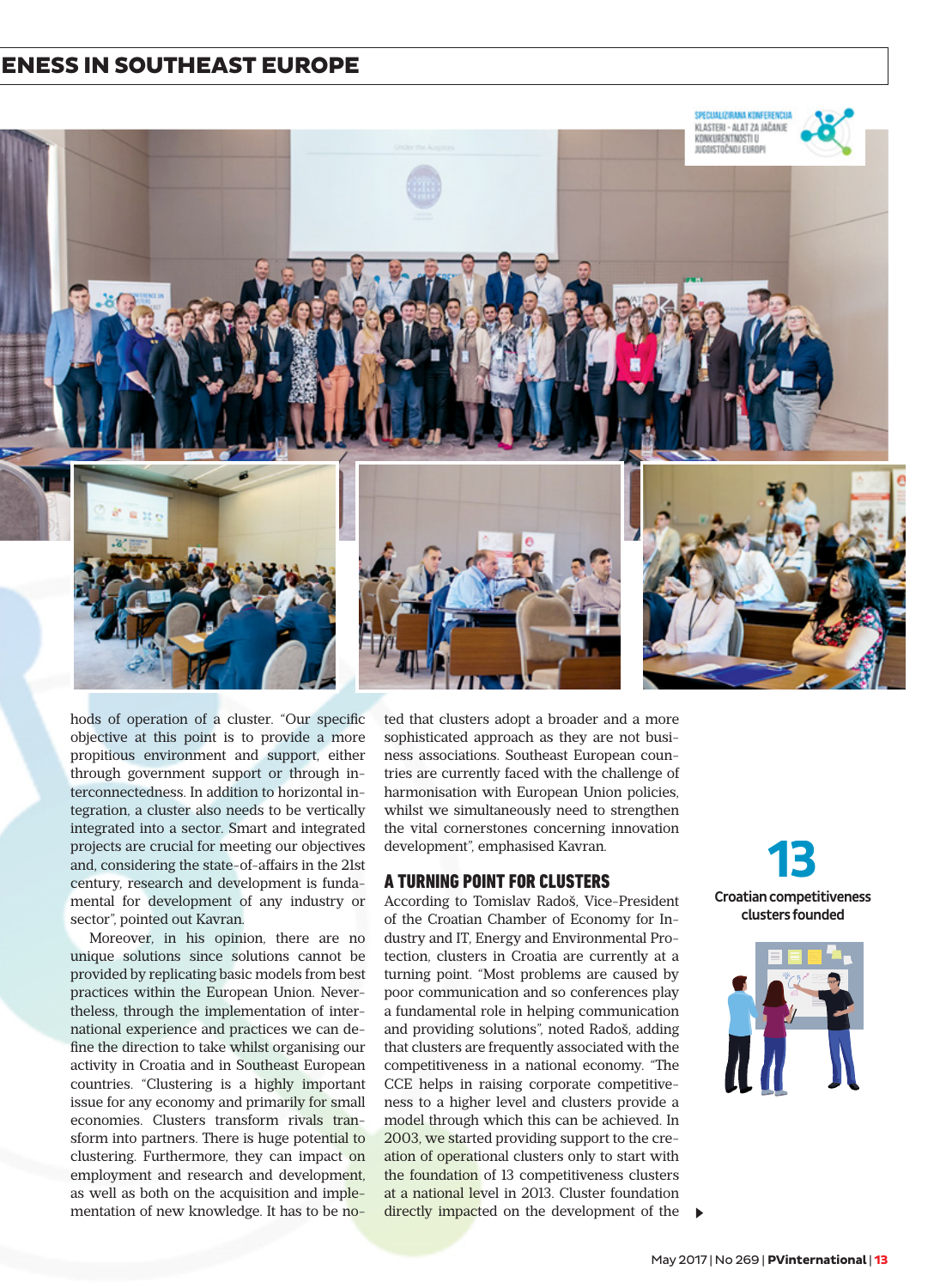*Our specific objective at this point is to provide a more effective environment and support, either through government support or through interconnectedness. In addition to horizontal integration, a cluster also needs to be vertically integrated into a sector.* 

> **Marijan Kavran,** Director of the Croatian Wood Cluster

Smart Specialisation Strategy, due to which Croatia currently has over €1 billion at its disposal for investment into research and development of innovation. Furthermore, clusters have assumed a crucial role in defining future competence centres. There are a large number of examples of competitiveness clusters in Europe, since they are tools through which SME's become more competitive and present on the international market. Consequently, this economic segment is being raised to a higher level", stressed Radoš.

Jacques Viseur, Communications Manager from European Cluster Collaboration Platform, also highlighted the importance of the role played by clusters in national policies and strategies. "Cluster internationalisation and business networking is of extreme importance for any economy. Our platform is intended both for bringing together and the co-operation of clusters comprises of over 550 members. It was established several years ago and has already brought together so many members. We have been progressing at a fantastic pace and we can voice your concerns and provide support in Brussels", stated Viseur.

Andrea August, Assistant Director at the Agency for Investments and Competitiveness, noted that the Agency has continuously participated in and supported cluster development since their creation. "We grew together, acquired new knowledge, exchanged knowledge and experiences and defined projects. Against the backdrop of current circumstances, clusters could provide a stronger upswing using the resources provided through EU funding. Thirteen competitiveness clusters have been created primarily in order to absorb resources from EU funds and thus to provide additional dynamism to cluster operations. All the required strategies have already been developed and clusters are expected to see an upswing

through realisation and implementation of these projects. This is the only way to absorb funding by sectors and so strengthen them. The purpose of clustering is primarily in innovation within traditional sectors. The principal role of clusters will comprise of identifying innovative niches in specific sectors", explained Andrea August.

#### **NETWORKING IMPERATIVE FOR DEVELOPMENT**

Florence Castel, CEO at the French cluster Advancity, represented a cluster comprising over 180 members and she emphasised as follows: "Our objective is project networking and we are looking for partners in South East Europe".

### **CO-OPERATIVES HAVE NOT BEEN IDENTIFIED AS A RECOMMENDED BUSINESS MODEL IN CROATIA, STRESSED ILDA STANOJEVIĆ**

Vladimir Gumilar, Director of the Construction Cluster of Slovenia, a member of European Circular Construction Alliance, believes that development is currently impossible without networking. "Challenges require co-operation, not only inside sectors, but also networking with others, which is impossible without the services provided by clusters. We are currently working on networking with clusters in other countries. The European Union supports clusters and cluster members in internationalisation and networking, as well as

## ŽELJKO ERKAPIĆ, DIRECTOR OF THE AGRICULTURAL EQUIPMENT CLUSTER **How to revitalise clusters?**

 Željko Erkapić, Director of the Agricultural Equipment Cluster, and the founder of two competitiveness clusters, noted that the cluster development process is currently stagnating against the backdrop of the circumstances arising from various policy changes. «We are faced with the challenge of how to revitalise clusters and get them back to the path we had planned. We have thus far achieved some results, yet we are currently faced with stagnation. We have actively brought members together. At the inception, there were eight founders and now there are 23. Some projects have improved cluster competitiveness substantially, especially concerning business internationalisation and we are currently included in all the data bases of international producers. Our members export 70% of their products», pointed out Erkapić.